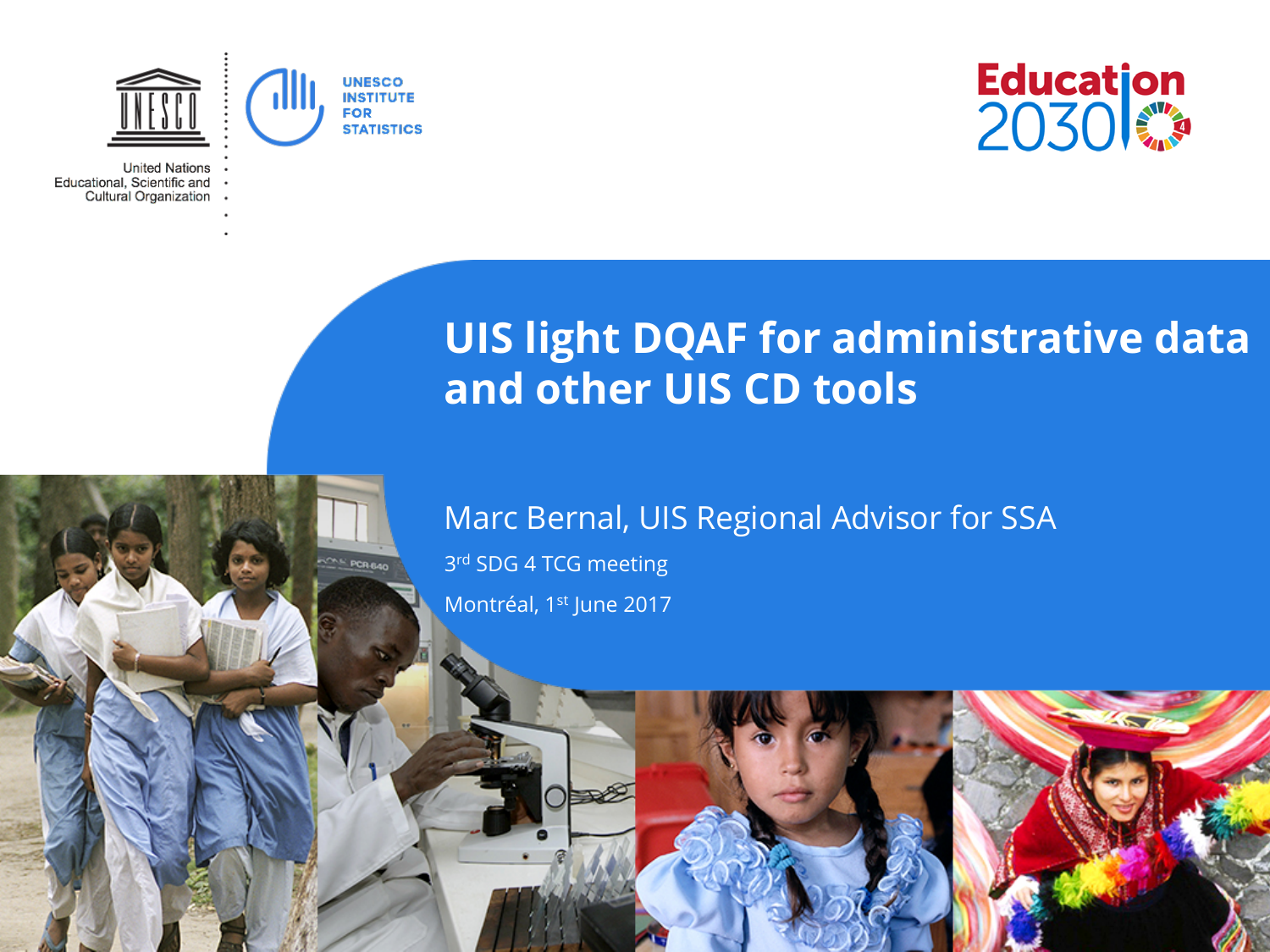



UIS Light DQAF for administrative data Rational **Characteristics** UIS DQA tools for the CapED program (capacities assets

and needs)

Data mapping Admin data (Light DQAF) Household Surveys Learning assessments

Finance data

UIS Capacity Development Tools Across the full CD cycle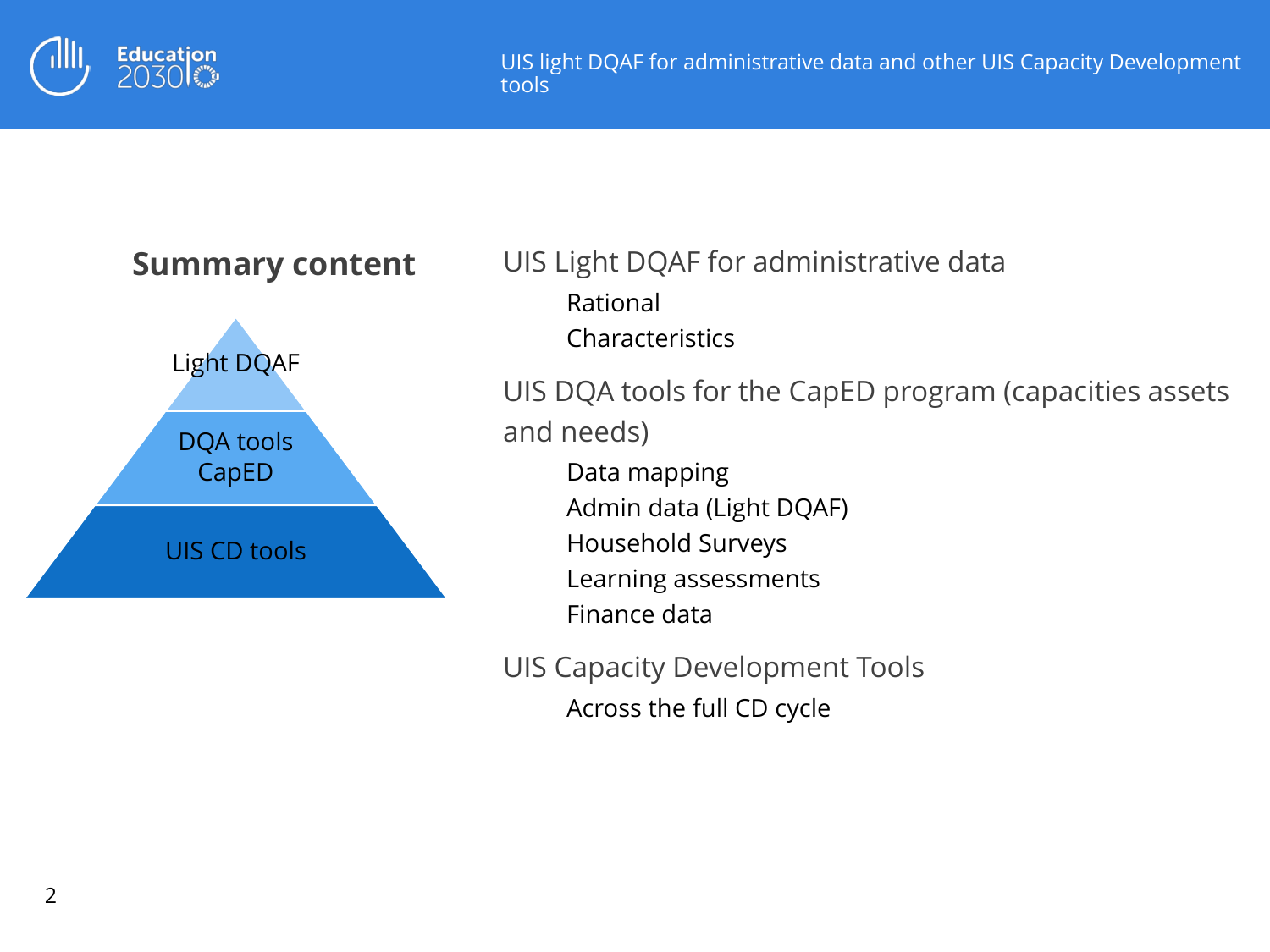

### **UIS Light DQAF for administrative data: Rational**

| <b>Institutional</b>        | <b>Statistical</b>          | <b>Statistical</b> |  |
|-----------------------------|-----------------------------|--------------------|--|
| environment                 | procedures                  | results            |  |
| Prerequisites<br>of quality | Methodological<br>soundness | Serviceability     |  |
| Integrity                   | Accuracy and<br>reliability | Accessibility      |  |

A DQAF is a tool to assess the context in which data are produced

Verifies how data are produced against fundamental principals of official statistics and internationally accepted standards

#### Based on UIS DQAF long experience

Initially developed by IMF for economic data Adapted to education data by UIS and World Bank Series of improvements

Contextualisation to a country-led assessment process

Part of the UIS Capacity development approach

- **Training**
- Learning by doing
- Strengthening country ownership

One only data source type

Administrative data (classically coming from school registries)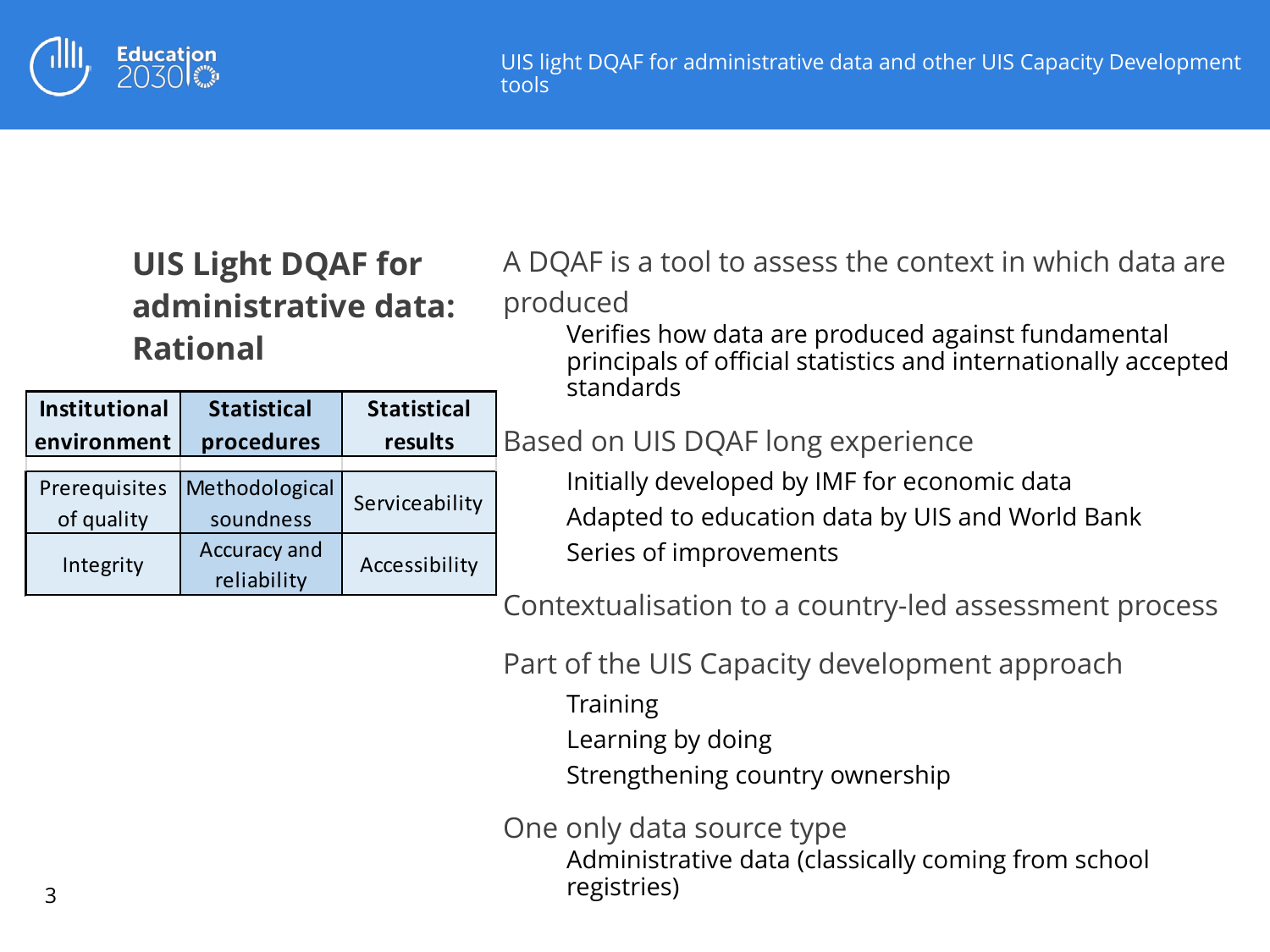

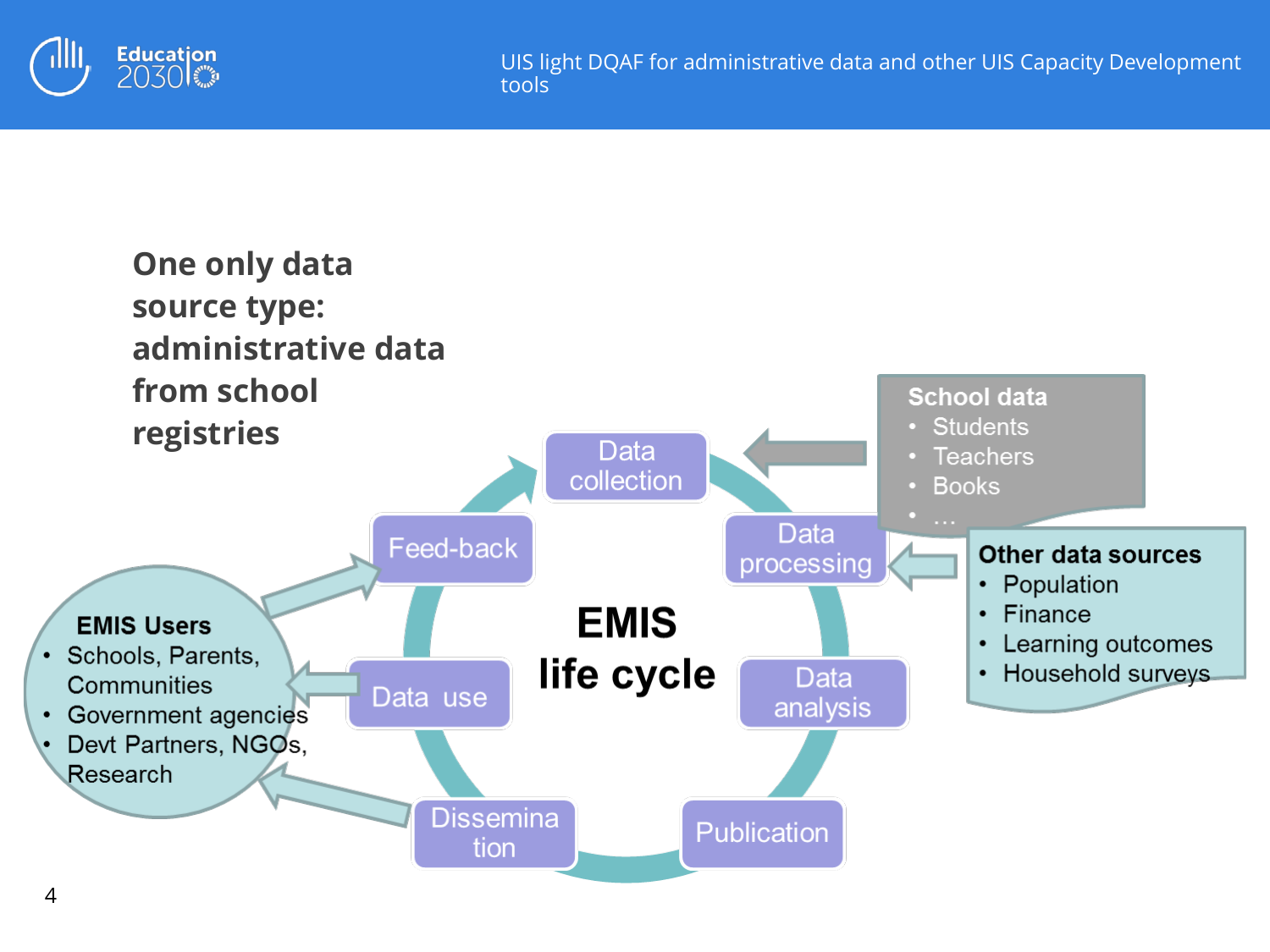

## **UIS Light DQAF for administrative data: Characteristics**

| <b>Institutional</b>     | <b>Statistical</b>          | <b>Statistical</b>           |  |
|--------------------------|-----------------------------|------------------------------|--|
| environment              | processes                   | outputs                      |  |
| Policy and legal         | Sound                       | Periodicity and              |  |
| framework                | Methodology                 | timeliness                   |  |
| Adequacy of<br>resources | Accuracy and<br>reliability | Consistency                  |  |
| Relevance                |                             | Accessibility<br>and clarity |  |

#### Restructuring

Same basic framework hierarchy (Dimensions, Sub-

- dimensions, items) scoring
- 3 pillars (according to Fund principles & CoP)

#### Streamlined

Eliminate duplicates (merge similar concepts e.g.: Basis for recording and Archiving of source data) – from 140 to 45 items

Non ambiguous – evidence led (Kept only items which can clearly be assessed upon evidence)

Provide scoring guidance to reduce subjective scoring Extract data gaps outside the framework (data mapping tool / scope)

Additional tools to assess the consistency of available

data (among data sets, data sources and historical series)

Part of a tool kit

Within the DQAF itself (user manual, scoring guidance, interview guides, resources inventory, consistency check tools)

Within the SDG 4 context - Developed in the context of the CapED project (national indicator framework, data mapping, other data sources DQA)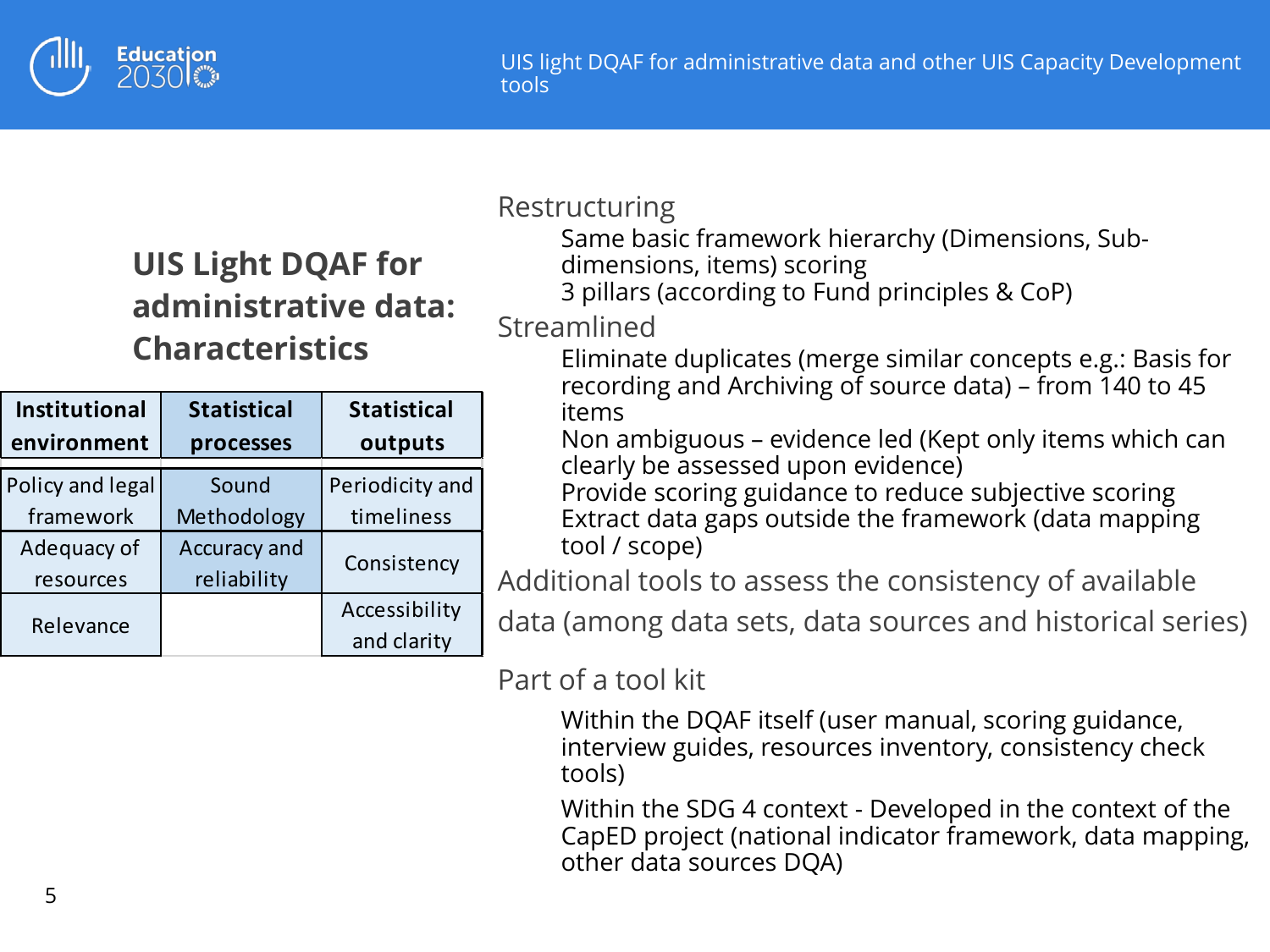

| The CapED DQA tool<br>kit           |                                 | SDG4 indicators framing tool<br>Helps countries analyse their ESP in light of SDG4<br>Identify gaps and make recommendations for alignment<br>Identify existing and potential indicators<br>Data mapping / data source mapping<br>Helps identifying data gaps, possible improvement in<br>planned data collection and suggestions for new data |                                                                                                                                                                                     |                                     |                                 |                               |  |  |
|-------------------------------------|---------------------------------|------------------------------------------------------------------------------------------------------------------------------------------------------------------------------------------------------------------------------------------------------------------------------------------------------------------------------------------------|-------------------------------------------------------------------------------------------------------------------------------------------------------------------------------------|-------------------------------------|---------------------------------|-------------------------------|--|--|
| <b>Institutional</b><br>environment | <b>Statistical</b><br>processes | <b>Statistical</b><br>outputs                                                                                                                                                                                                                                                                                                                  | collections exercises<br>DQA existing data source<br>School administrative data<br>Learning assessments (GAML): Assessment of Data Quality<br>Processes (ADQP)<br>Household surveys |                                     |                                 |                               |  |  |
| Policy and legal<br>framework       | Sound<br>Methodology            | Periodicity and<br>timeliness                                                                                                                                                                                                                                                                                                                  |                                                                                                                                                                                     |                                     |                                 |                               |  |  |
| Adequacy of<br>resources            | Accuracy and<br>reliability     | Consistency                                                                                                                                                                                                                                                                                                                                    |                                                                                                                                                                                     |                                     |                                 |                               |  |  |
| Relevance                           |                                 | Accessibility<br>and clarity                                                                                                                                                                                                                                                                                                                   |                                                                                                                                                                                     | Finance ata                         |                                 |                               |  |  |
|                                     |                                 |                                                                                                                                                                                                                                                                                                                                                |                                                                                                                                                                                     | <b>Institutional</b><br>environment | <b>Statistical</b><br>processes | <b>Statistical</b><br>outputs |  |  |

Relevance Sound

Methodology

Periodicity and timeliness Accessibility and clarity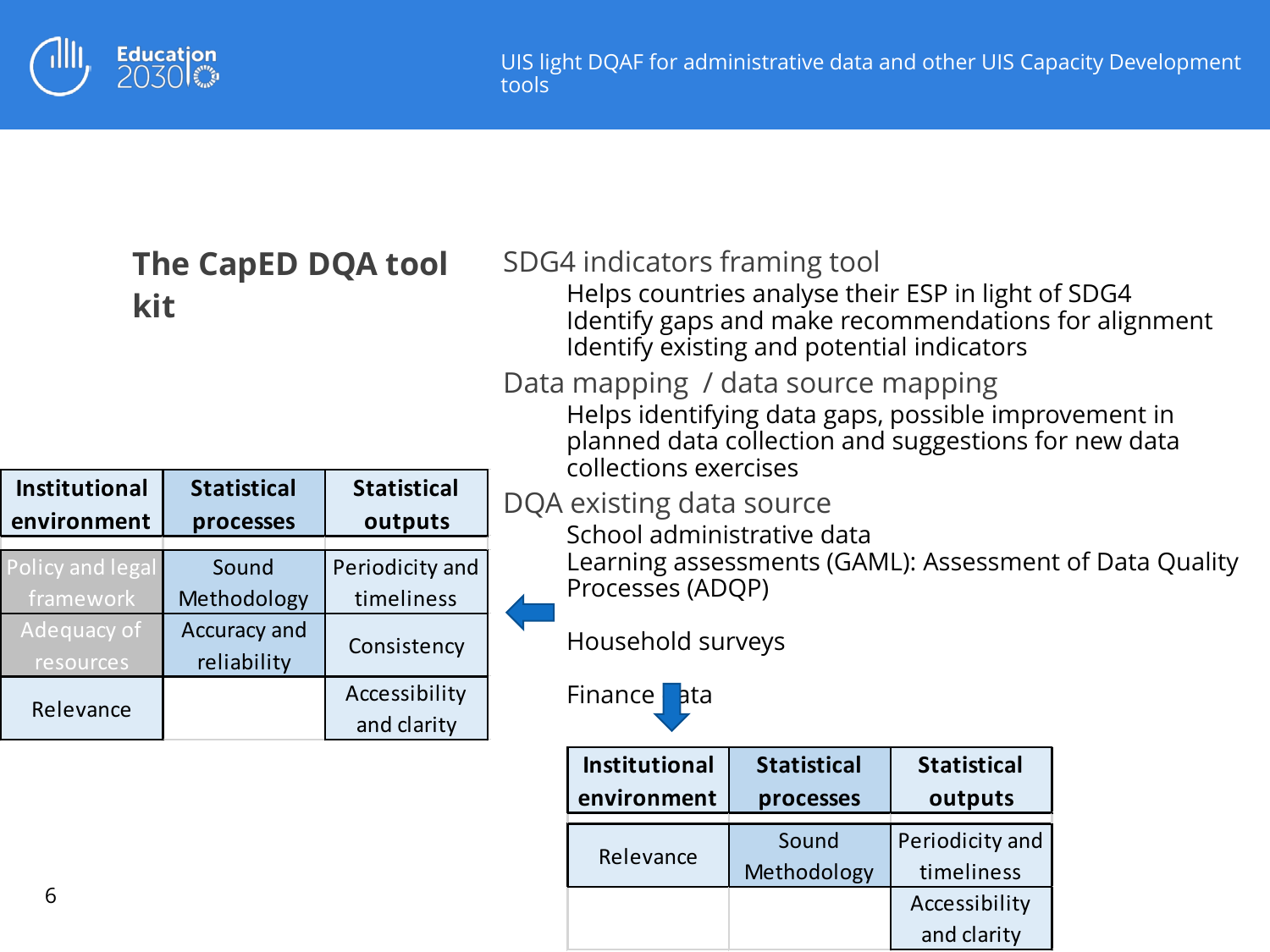

### **UIS Capacity Development Experience**



Based on field and HQ teams experience

Statistical Capacity Building (SCB) program

Under EU funding CB for EFA

11 countries

Posting regional and cluster advisors in UNESCO Offices

Up to 18 staff in Arab states, SSA, LAC, Asia

Continued projects under UNESCO Offices management, UIS scientific orientations and oversight, funding by partners / countries

#### Pacific Capacity Building Project

Under DFAT funding 6 countries DQAF + action plans for fund mobilization Web-based lighter DQAF for other countries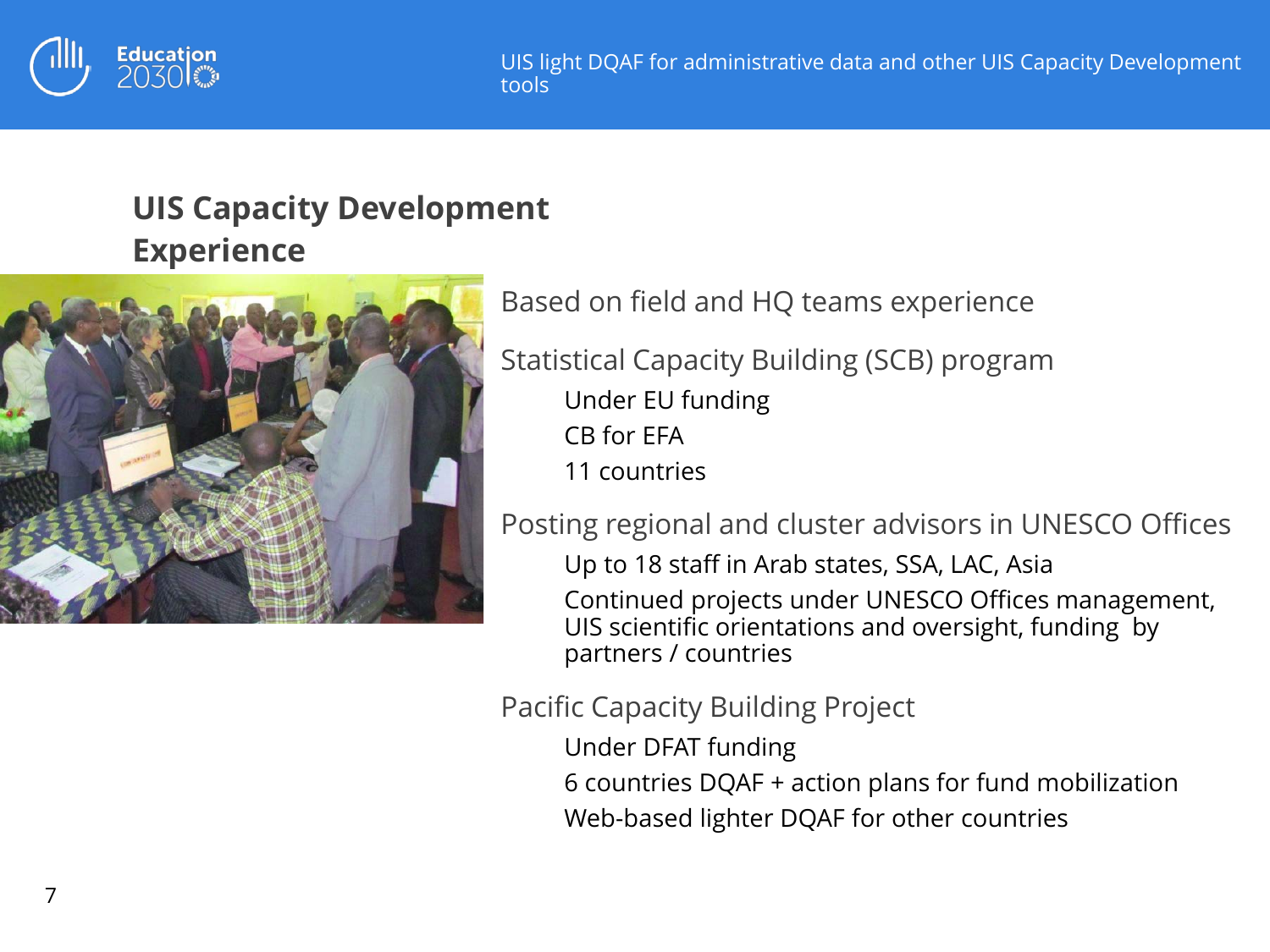

### **UIS Capacity Development Approach**



Step 1: Engage Stakeholder on Capacity Development Institutionalization of processes;

CD governing principles: National Ownership, Separation between decision making and implementation (Fundamental Principle of Master plan), Coordination of partners and with existing initiatives

Step 2: Assess Capacity Assets and Needs

Policy review and indicators needs;

Data mapping and Data quality assessments

Step 3: Formulate a capacity development response Produce recommendations from assessments; Develop national CD strategy

Step 4: implement a CD response

Institutional; Organizational; Technical; Individual capacities needs response

Step 5: Evaluate capacity development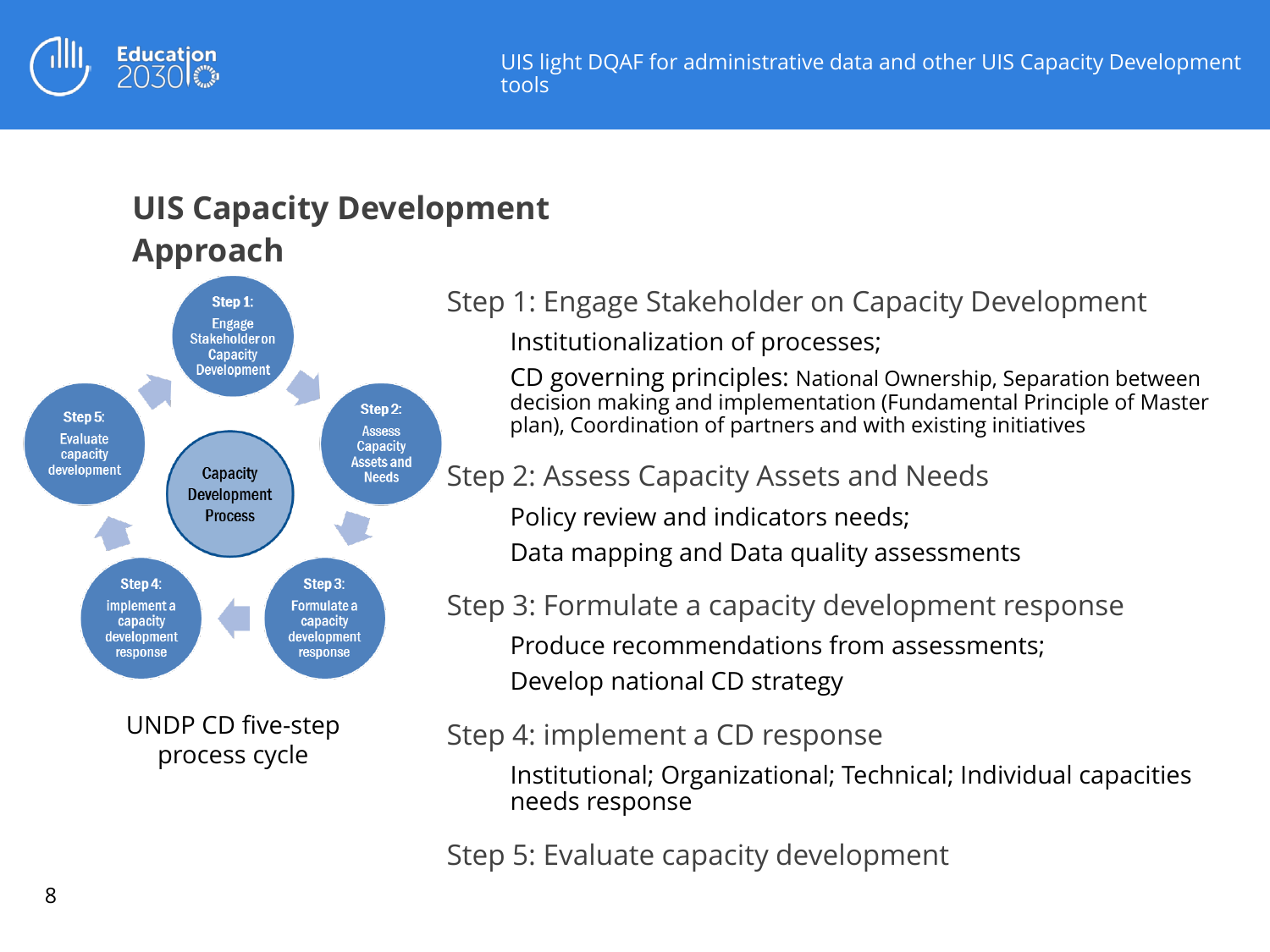

### **UIS Capacity Development Tools**



Step 1: Engage Stakeholder on Capacity Development Education data platform (TOR, inter-ministerial note) Integration in NSDS

Step 2 : Assess Capacity Assets and Needs Indicators framing tool Data mapping tool DQA for admin data, HHS, Finance data Assessment of Data Quality Processes (ADQP) for learning assessments

Step 3 : Formulate a capacity development response Guidelines for developing a NSDES Draft NSDES structure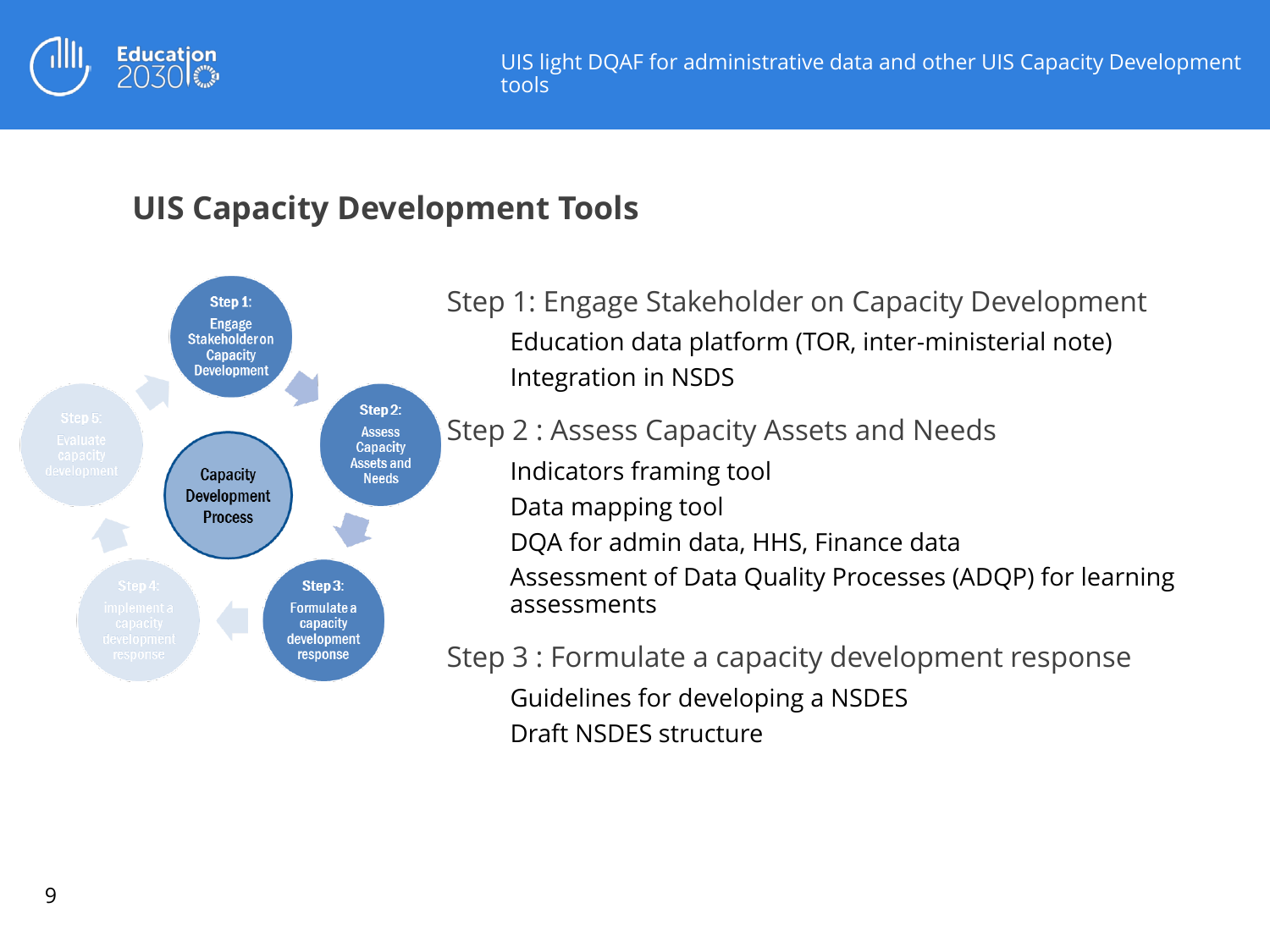

### **UIS Capacity Development Tools (Cont.)**



Step 4: implement a CD response

Institutional:

Examples / good practices: EMIS Policy, Statistical acts Organizational:

EMIS life cycle management and quality assurance Technical:

Software development

Individual :

Data collection form design

Database modelling and system design

Data quality control

Statistical reports design and production

Support to international reporting

Education finance data analysis and National Education Accounts

Comparing and combining administrative data and other data sources

Step 5 : Evaluation

RBM tools imbedded in NSDES Role of the education data platform